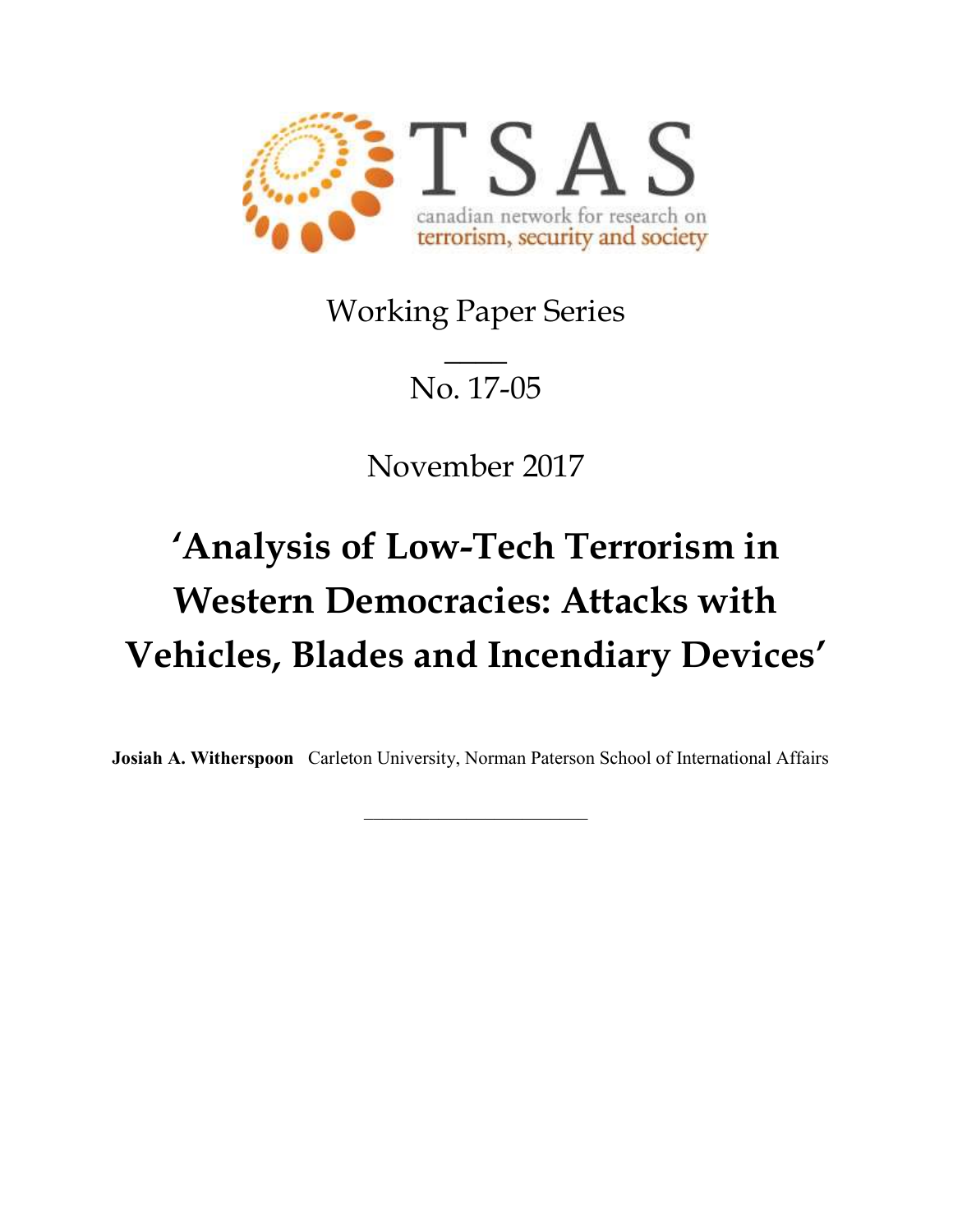

The Canadian Network for Research on Terrorism, Security, and Society TSAS is supported as a national strategic initiative funded by SSHRC and Public Safety Canada, along with the following departments of the federal government:

- Royal Canadian Mounted Police
- Canadian Security Intelligence Service
- Immigration, Refugees, and Citizenship Canada
- Correctional Services Canada
- Defence Research and Development Canada
- Global Affairs Canada
- Security Intelligence Review Committee
- Office of the Communications Security Establishment Commissioner

TSAS also receives financial support from several Canadian universities, including the University of Waterloo.

Views expressed in this manuscript are those of the author(s) alone. For more information, contact the Lorne Dawson, Department of Sociology and Legal Studies, University of Waterloo (ldawson@uwaterloo.ca).

Report Submitted to the Canadian Network for Research on Terrorism, Security and Society

Address correspondence to

Josiah Witherspoon is an M.A. Candidate at the Norman Paterson School of International Affairs. He can be reached at: josiahawitherspoon@carleton.ca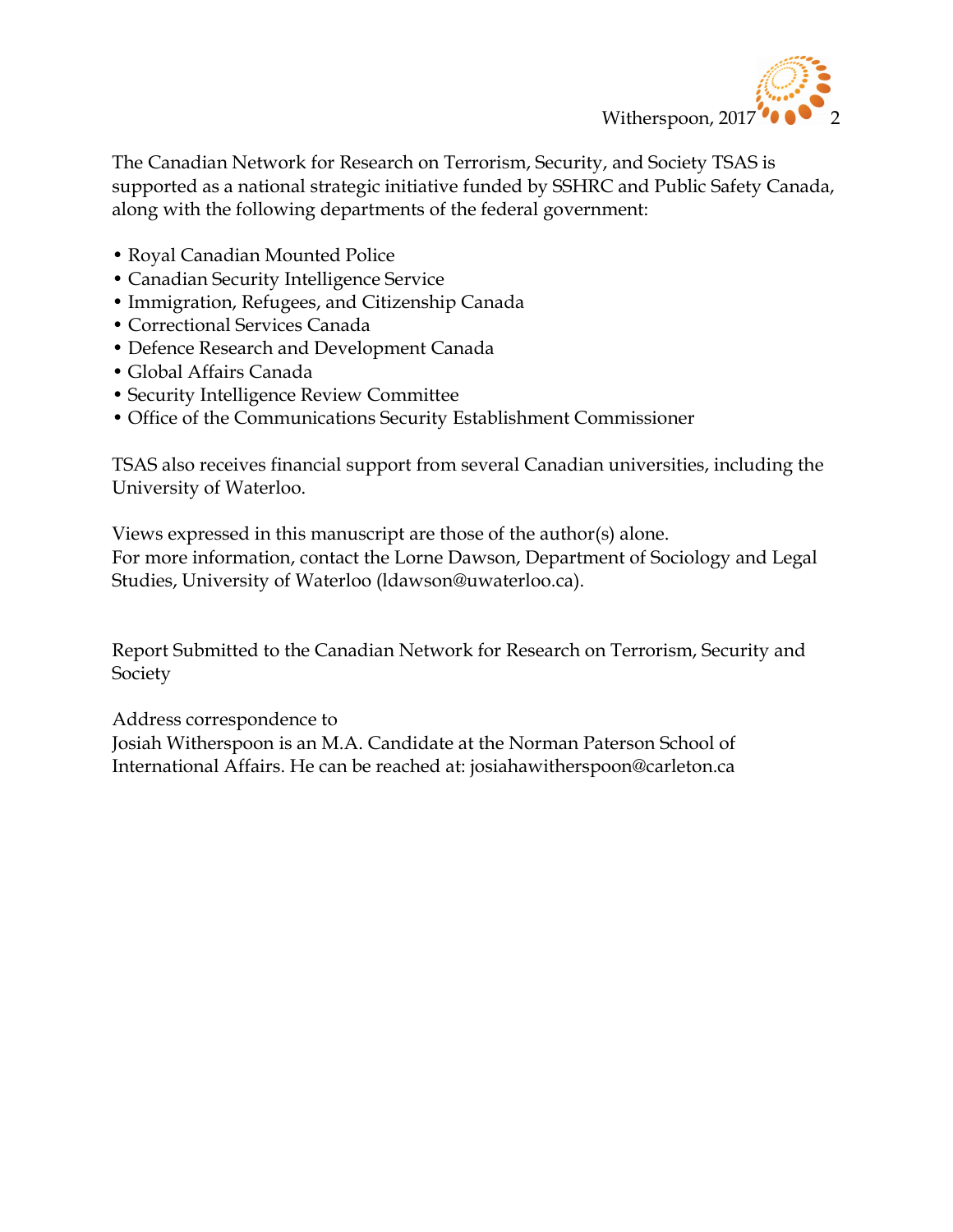

### 'Analysis of Low-Tech Terrorism in Western Democracies: Attacks with Vehicles, Blades and Incendiary Devices'

This study explores the issue of low-tech terrorism in Canada, France, Germany, the United States and the United Kingdom from 2001 through 2017. As a descriptive analysis, this study reveals significant trends, as well as the most common terrorist groups involved in low-tech terrorism, their weapon(s) of choice, target(s) of choice, and how low-tech terrorism differs among the selected countries. Relying primarily on data from the Global Terrorism Database for incidents between 2001 and 2016, this study also explores three specific cases from 2017 that have not yet been added to the Global Terrorism Database or any other respected database. In no way does this paper intend to break new grounds in terrorism research or provide solutions to policy-makers or security services tasked with addressing these issues. Rather, the purpose of this study is to offer important contextual data and points of discussion as western nations move forward in dealing with a form of terrorism that is at times impossible to detect, disrupt and prevent.

#### Introduction:

 Terrorist tactics do not have to be sophisticated in order to be successful. Radicalized individuals within western countries have shown time and time again that they are willing to use simplistic tactics to commit effective acts of terrorism, and that these simpler methods are often much more difficult to detect and prevent. Rather than endeavouring to acquire and disperse a chemical agent, or manufacture a sophisticated explosive device, lone-actors inspired by extremist propaganda and ideology are opting for facile attacks that require nothing more than rudimentary tools. While the majority of these attacks produce few or no fatalities, others, such as the 2016 vehicle-ramming attack (VRA) in Nice, France, have produced over 80 fatalities.

#### The Issue

For the purpose of this paper, low-tech terrorism (LTT) is defined as the use of rudimentary or crude tools (e.g. vehicles, bladed instruments, incendiary devices) to carry out indiscriminate or targeted acts of violence against non-combatants, property, or infrastructure, for the purpose of achieving an ideological, religious, or socio-political aim. Specifically for this paper, LTT will refer to a terrorist attack or a series of attacks that applies one or more of the following weapon types: melee weapons, incendiary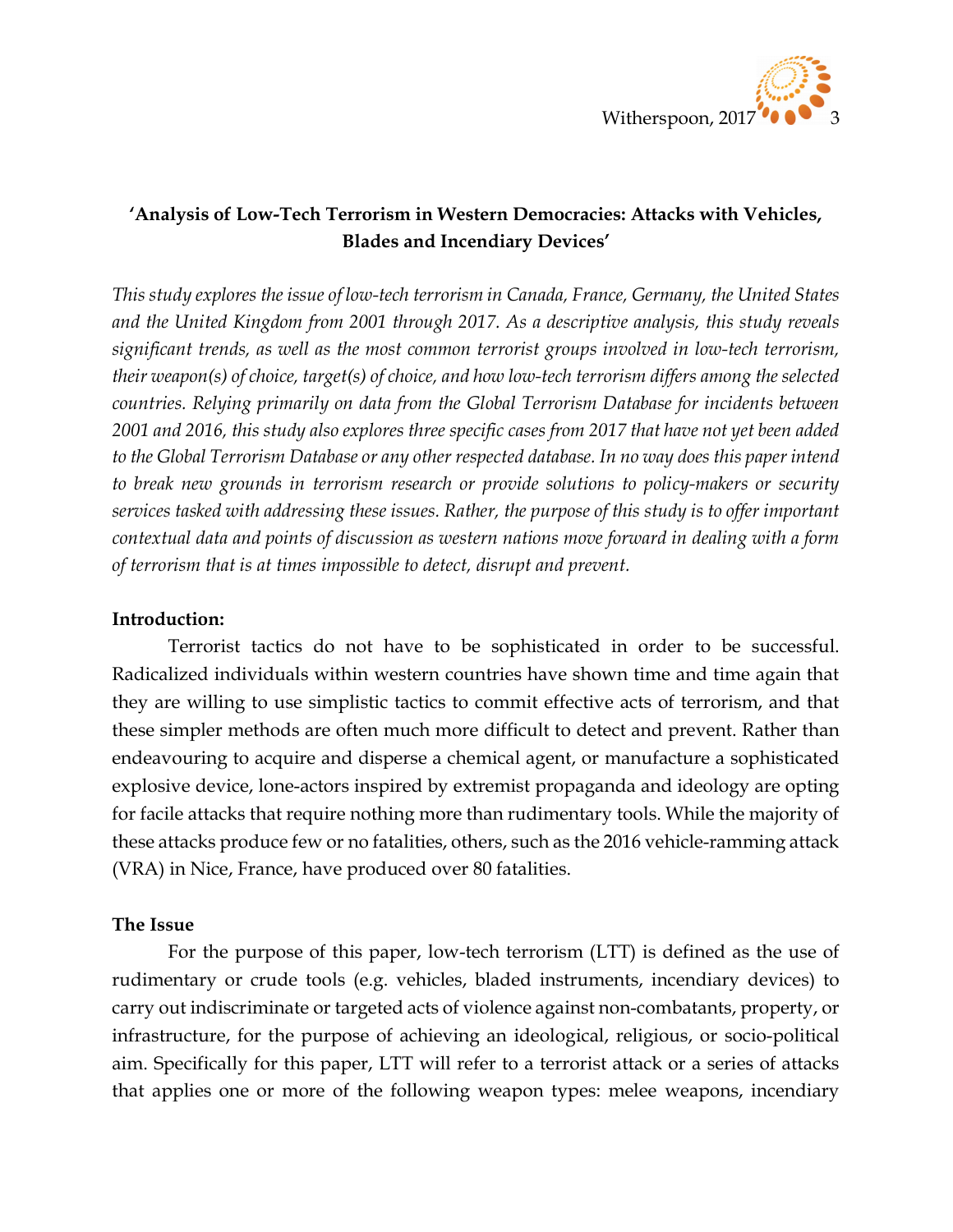

weapons, or a vehicle. The GTD Codebook provides a definition for each weapon type. Melee refers to a weapon that does not involve a projectile (such as a bullet), in which the user and target (people, not property) are in contact with simultaneously, such as blunt or bladed instruments.<sup>1</sup> Incendiary devices refers to a weapon capable of catching or causing fire, such as Molotov cocktails, petrol bombs, gasoline, alcohol, or others simplistic acts of arson.<sup>2</sup> Vehicle attacks refer to the use of an automobile in a ramming attack (VRA's), without the incorporation of explosives, such as improvised-explosive devices (IED's).<sup>3</sup>

 The challenge associated with LTT is that while it typically produces a lower bodycount, unsophisticated attacks are less predictable, difficult or impossible to detect and prevent, and are becoming more frequent in select western democratic states.<sup>4</sup> It is therefore a concern that these countries will continue to experience unpredictable, unsophisticated attacks conducted by homegrown extremists who opt to carry out terrorist activities within the west, rather than traveling to join terrorist groups abroad. It is also a concern that coordinated LTT tactics could become operationally more sophisticated, involving multiple attackers in multiple locations, and employing all three of the weapon types listed above, in order to maximize casualties and to invoke fear and uncertainty within liberal democratic states. An additional challenge pertaining to LTT attacks is in how western liberal democracies react to such events. It is thus important to consider the potential perils of overreacting and under-reacting to this emerging threat. Jennifer Holmes addresses two risks associated with an under-reaction. First, if a democratic government responds too softly it could lose its credibility in being able to provide security to the public. Further, Holmes notes that under-reaction may be interpreted as weakness or intimidation, and could induce additional attacks. <sup>5</sup> An overreaction may lead to unnecessarily harsh policies or practices, which may in turn outrage the public or springboard populist movements. Second, an overreaction may be capitalized on by the propaganda wings of terrorist groups seeking to justify their violence, or increase their own recruitment.<sup>6</sup>

 $\overline{a}$ <sup>1</sup> Global Terrorism Database: Codebook: Inclusion Criteria and Variables (Rep.). (2016). National Consortium for the Study of Terrorism and Responses to Terrorism (START). pp. 27-28

<sup>2</sup> Ibid., 5, 27-28

<sup>3</sup> Ibid., 27

<sup>4</sup> Crabtree, J. (2017, March 24). Low-tech terror attacks like vehicle-ramming look set to rise: Analyst. Retrieved March 30, 2017, from http://www.cnbc.com/2017/03/23/low-tech-terror-attacks-like-vehicle-ramming-look-set-to-rise-analyst.html

<sup>&</sup>lt;sup>5</sup> Holmes, Jennifer, S. 2015. 'Developing and Implementing Counterterrorism Policy in a Liberal Democracy' in James J. F. Forest (Editor) Essentials of Counterterrorism (Santa Barbara, CA; Praeger) pp.38

<sup>6</sup> Ibid., 40.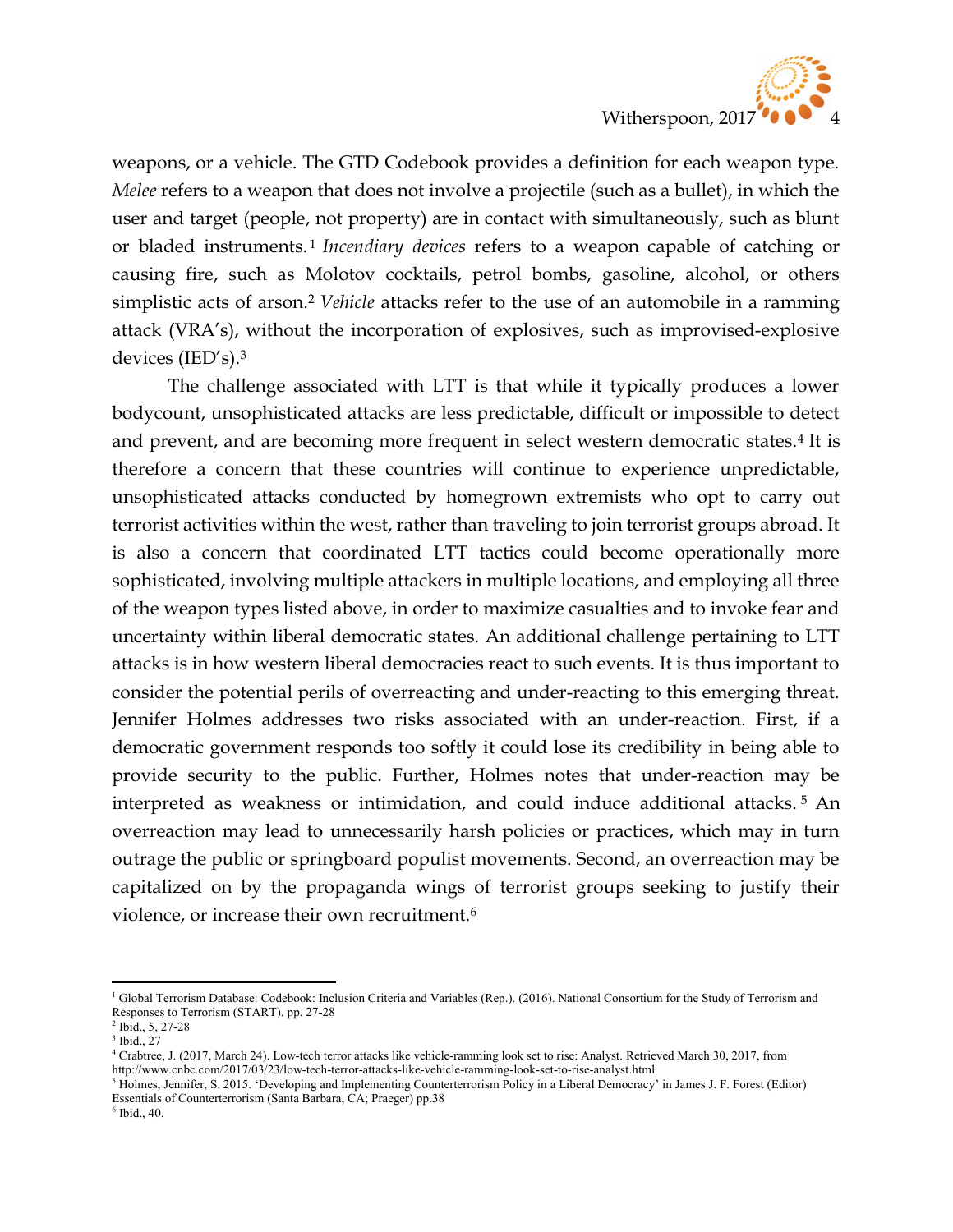

#### 2001-2016: Data, Trends, Responsible Actors, Ideology

The following section will discuss trends in LTT for each country between 2001- 2016 based on GTD data. This will reveal the most common weapon types employed, as well as the responsible actors and ideology associated with the incidents. This will contribute to an overall understanding of precisely who is using low-tech weaponry, what type of weapons are typically employed by each group or actor, and how LTT differs between each selected nation.



Figure 1 - LTT Incidents, All Countries (2001-2016)<sup>7</sup>

#### 1. LTT in Germany:

 Between 2001 and 2013, Germany experienced less than 10 LTT incidents annually. Then in 2013, Germany experienced a surge in LTT, with a high of over 50 attacks between 2014 and 2015. Many perpetrators within this timeframe (2001-2013) are unknown, however one attack in 2008 is suspected to have been conducted by a Neo-Nazi group, and another in 2009 by the Hoodie Wearers. Between 2013 and 2015, Germany experienced over 60 LTT incidents. <sup>8</sup> Within this timeframe, the perpetrators include right-wing extremists, Neo-Nazi groups, the Animal Liberation Front (ALF), radical anarchists ('Conspiracy of Cells of Fire'), the German Resistance Movement (GRM), and some unaffiliated individual actors (or 'lone-actors'). <sup>9</sup> Interestingly, every right-wing extremist and Neo-Nazi attack during this time period employed incendiary weapons. One example of this can be found in August, 2015, when assailants threw an incendiary

<sup>7</sup> National Consortium for the Study of Terrorism and Responses to Terrorism (START). (2016). Global Terrorism Database [Data file]. Retrieved from https://www.start.umd.edu/gtd

<sup>8</sup> Ibid.

<sup>&</sup>lt;sup>9</sup> Ibid.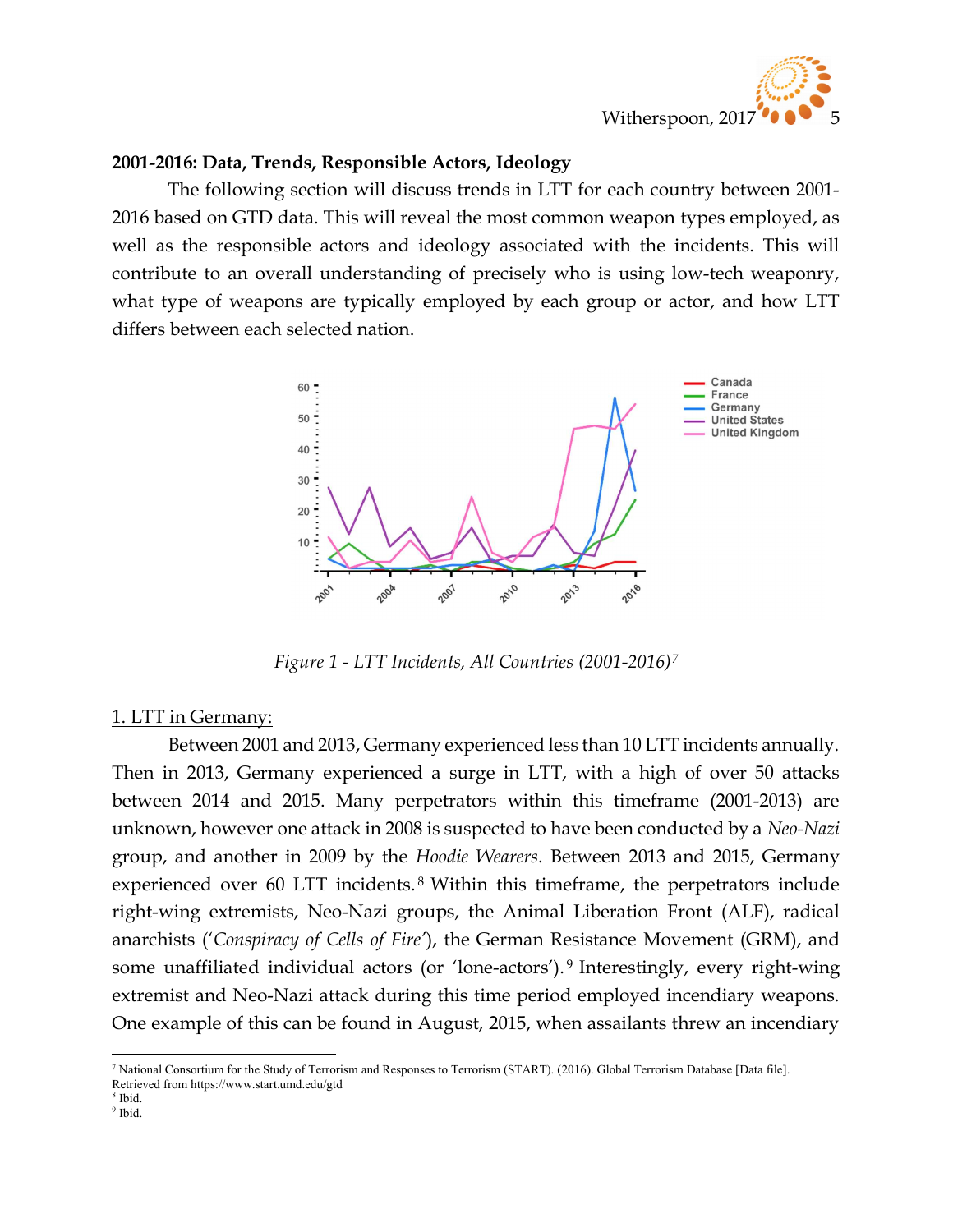

device at a building housing refugees in Salzhemmendorf. No one was killed in the attack. Lastly, it is important to note that the perpetrators responsible for the majority of incidents in Germany between 2001-2016 are unknown, however the majority of LTT attacks in Germany within this timeframe employed incendiary weapons, rather than melee weapons or VRA's. While the attackers have remained unidentified, the majority of LTT attacks carried out during this time period have targeted refugees, refugee shelters, and





Figure 2 - LTT by Weapon Type, Germany (2001-2016)<sup>11</sup>

#### 2. LTT in France:

Like Germany, France experienced a rise in LTT following 2013. Between 2013- 2015, France endured two attacks from the Jewish Defence League (JDL), two attacks from the ALF, and two attacks from the Breton Liberation Front (BLF).12 In 2015, France experienced a total of 12 LTT incidents. Many of these 2015 attacks were carried out by unaffiliated individuals holding seemingly different motives. Some of these lone-actor attacks targeted Muslim immigrants (calling the victims "terrorists" prior to attacking them) and Jews, while others were carried out by known Muslim individuals who previously traveled to Turkey, allegedly with intentions of joining the so-called Islamic

<sup>11</sup> National Consortium for the Study of Terrorism and Responses to Terrorism (START). (2016). Global Terrorism Database [Data file]. Retrieved from https://www.start.umd.edu/gtd

<sup>10</sup> National Consortium for the Study of Terrorism and Responses to Terrorism (START). (2016). Global Terrorism Database [Data file]. Retrieved from https://www.start.umd.edu/gtd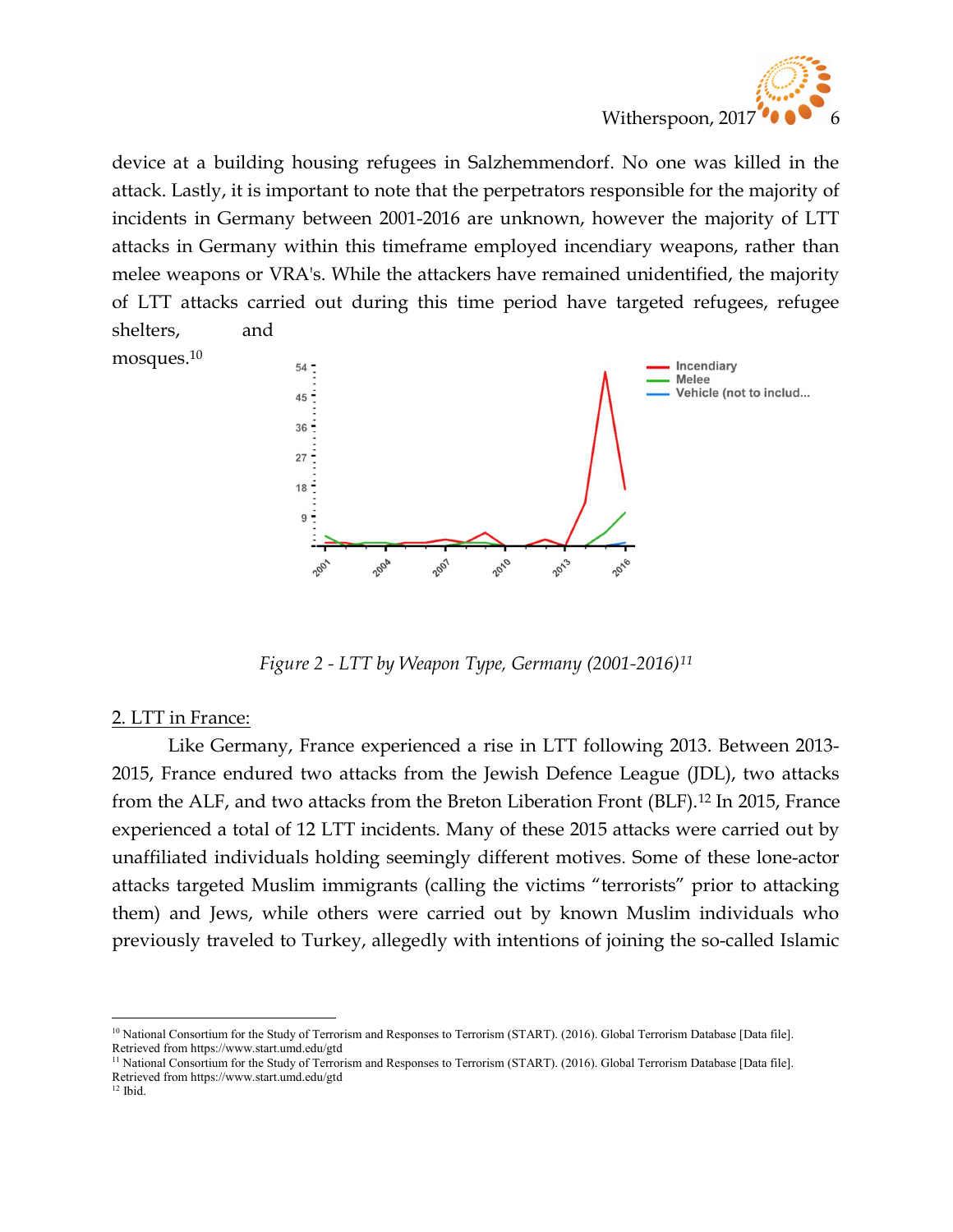

State (IS).13 Also in 2015, known white extremists threw incendiary devices at a mosque in Elne. <sup>14</sup> The seemingly far-right attacks targeting immigrants typically employed incendiary weapons and targeted property, whereas the attacks committed by Muslim individuals targeted private citizens and police officers, and used melee weapons and vehicles.15 Both incendiary and melee attacks have significantly increased between 2013 and 2016, corresponding with the rise in melee attacks in Germany. Vehicle ramming attacks have also become a more popular tactic since 2013, and are predominantly carried out by jihadist-inspired individuals. It thus appears that far-right terrorism, perhaps driven by anti-immigrant sentiments, as well as radical Islamic terrorism, have increased simultaneously while utilizing different rudimentary tools (i.e. far-right most often use incendiary weapons, and radical Islamists typically use melee weapons or vehicles). Lastly, it is important to note that the 2015 Paris attacks, which killed one-hundred and thirty people, are not included in this analysis given that the weapons used do not fit the criteria for this study.<sup>16</sup>



Figure 3 - LTT by Weapon Type, France (2001-2016)<sup>17</sup>

#### 3. LTT in the United Kingdom:

<sup>&</sup>lt;sup>13</sup> National Consortium for the Study of Terrorism and Responses to Terrorism (START). (2016). Global Terrorism Database [Data file]. Retrieved from https://www.start.umd.edu/gtd

<sup>&</sup>lt;sup>14</sup> No one was killed in the incident, however property was destroyed.

Ibid.

<sup>15</sup> Ibid.

<sup>&</sup>lt;sup>16</sup> Paris attacks: What happened on the night. (2015, December 09). Retrieved April 01, 2017, from http://www.bbc.com/news/world-europe-34818994

<sup>&</sup>lt;sup>17</sup> National Consortium for the Study of Terrorism and Responses to Terrorism (START). (2016). Global Terrorism Database [Data file]. Retrieved from https://www.start.umd.edu/gtd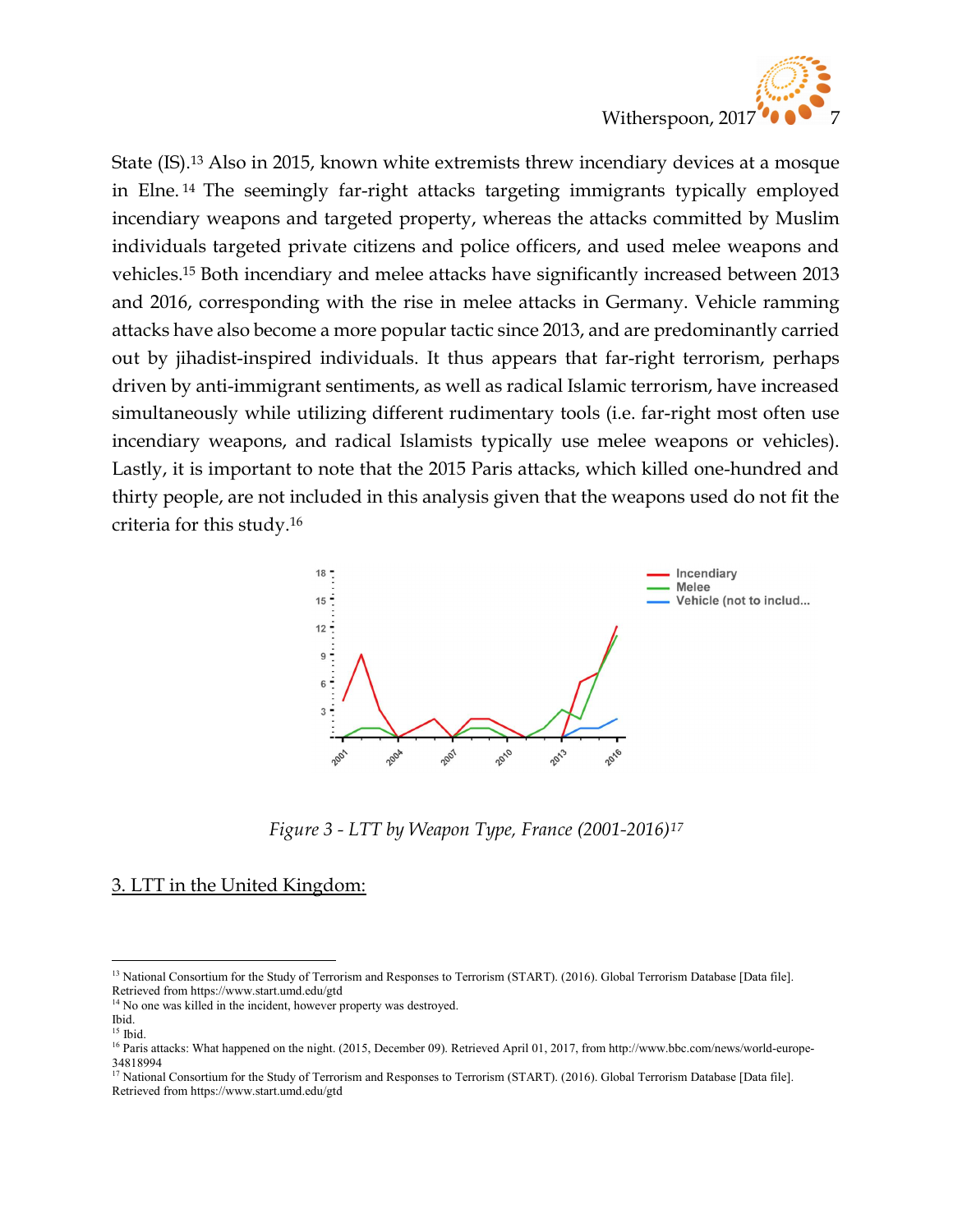

 Unlike Germany and France, the United Kingdom experienced relatively high levels of LTT before 2013. In 2008, the United Kingdom endured 24 LTT incidents. The majority of these 2008 incidents were carried out by unknown perpetrators who used incendiary devices. However, one attack on 27 September, 2008, was committed by a suspected Islamic extremist, and another by a suspected Irish Republic extremist. <sup>18</sup> Although the number of attacks remained relatively low between 2009-2011, in 2012 the number of LTT incidents in the United Kingdom surged, reaching 47 incidents in 2014.<sup>19</sup> Nearly all of these attacks were carried out using incendiary weapons, however. Despite the high number of LTT attacks, very few resulted in fatalities. The groups responsible for LTT attacks in the United Kingdom between 2012-2015 include: the Ulster Volunteer Force (UVF), the Earth Liberation Front (ELF), anarchists, dissident republicans, and mutations of the Irish Republican Army (IRA), such as the so-called New Irish Republican Army and the Continuity Irish Republican Army. 20 The targets of each group vary, as do the weapon types they employ. While the ELF often targets businesses and property, anarchists often target police and military; however, both groups typically employ incendiary weapons in their attacks. In contrast, unaffiliated attacks carried out by individuals who were inspired by IS, such as Muhaydin Mire in 2015, opt for melee weapons, such as machetes, to carry out their indiscriminate attacks on private citizens.<sup>21</sup> This is a similar trend that was found in GTD data for LTT incidents in France. Lastly, it can be noted that the majority of attacks between 2012-2016 were conducted by unknown perpetrators and unaffiliated individuals targeting private citizens and property, typically using incendiary devices.

 $\overline{a}$ <sup>18</sup> Ibid.

 $19$  Ibid.

 $20$  Ibid.

<sup>&</sup>lt;sup>21</sup> Images of the black IS flag, and of the Paris attack, were found on Mire's mobile phone after the attack.

Gerard, T. (2015, December 08). Leytonstone Tube stabbing accused Muhaydin Mire's family contacted police three weeks before attack regarding 'mental health concerns' Retrieved April 01, 2017, from http://www.independent.co.uk/news/uk/crime/leytonstone-tube-stabbingaccused-muhaydin-mires-family-contacted-police-three-weeks-before-attack-a6764276.html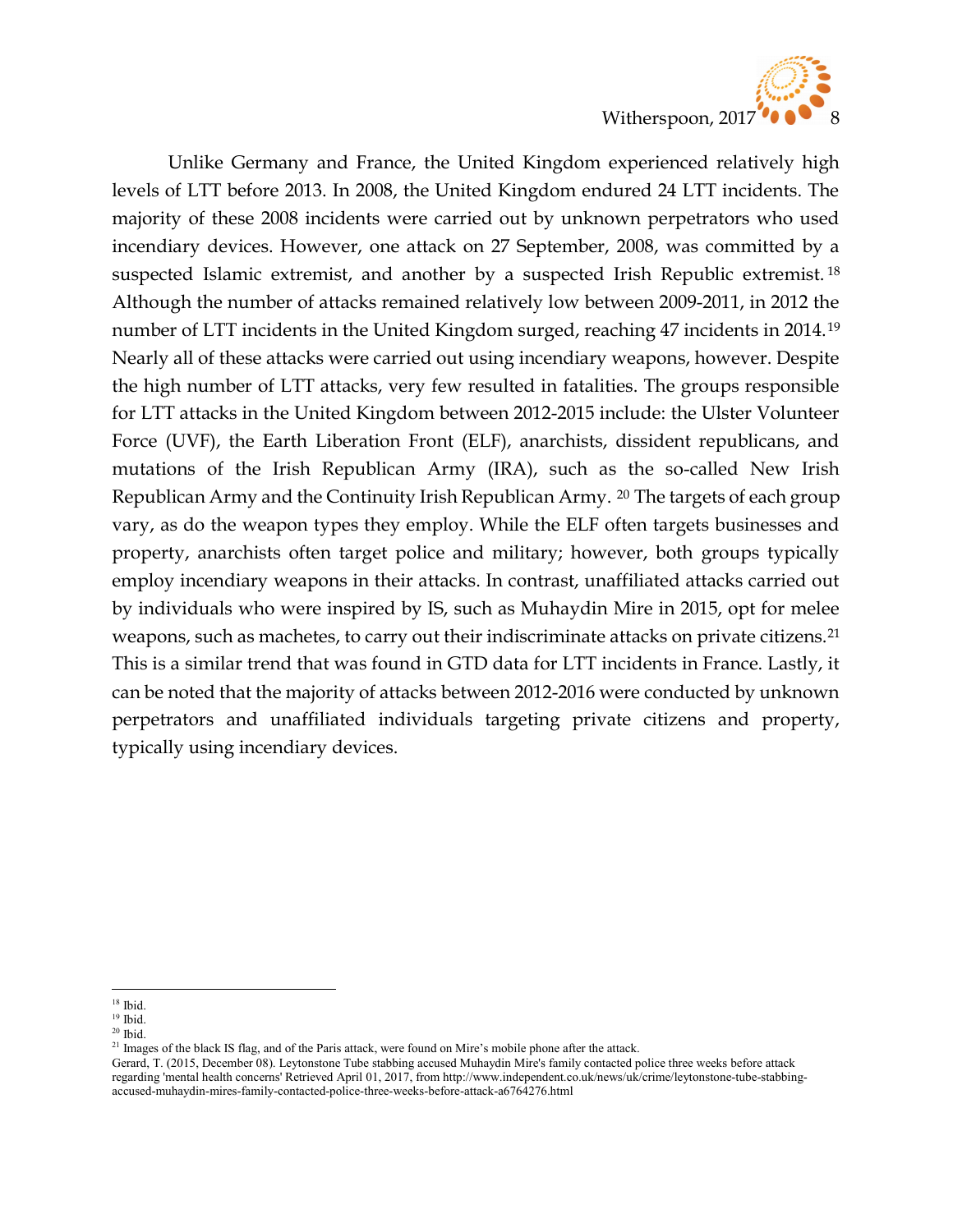



Figure 4 - LTT by Weapon Type, United Kingdom (2001-2016)<sup>22</sup>

#### 4. LTT in the United States:

 The United States has experienced a fluctuation of LTT between 2001-2016, with relatively high spikes occurring in 2001, 2003, 2005, 2008, 2012, and between 2015-2016. The majority of attacks within these high incident years involved incendiary weapons. Of the 14 incidents that occurred in 2015, half were committed by the ELF targeting property, businesses (e.g. car dealerships), and private citizens with incendiary devices. Three of the fourteen incidents in 2005 were carried out by anti-abortion activists targeting Planned Parenthood facilities, and one other incendiary incident was carried out by the ALF. The remaining 2005 incidents were carried out by unknown perpetrators whose motivations are unclear. None of the 2005 incidents produced fatalities. Another 14 incidents without fatalities occurred in 2008, of which three were committed by the ALF, two by Neo-Nazi groups (targeting hispanics and mosques), and many others by unknown and unaffiliated individuals.23 Of the 13 incidents in 2012, 11 were carried out by unaffiliated individuals targeting places of worship, abortion clinics and property. <sup>24</sup> Every incident in 2012 used incendiary devices, and 2009 was the only year where more melee attacks occurred than incendiary attacks. <sup>25</sup> The United States experienced the highest number of LTT attacks between 2015-2016, with a total of 33 incidents. Seventeen

 $\overline{a}$ <sup>22</sup> National Consortium for the Study of Terrorism and Responses to Terrorism (START). (2016). Global Terrorism Database [Data file]. Retrieved from https://www.start.umd.edu/gtd

<sup>&</sup>lt;sup>23</sup> National Consortium for the Study of Terrorism and Responses to Terrorism (START). (2016). Global Terrorism Database [Data file]. Retrieved from https://www.start.umd.edu/gtd

<sup>&</sup>lt;sup>24</sup> National Consortium for the Study of Terrorism and Responses to Terrorism (START). (2016). Global Terrorism Database [Data file]. Retrieved from https://www.start.umd.edu/gtd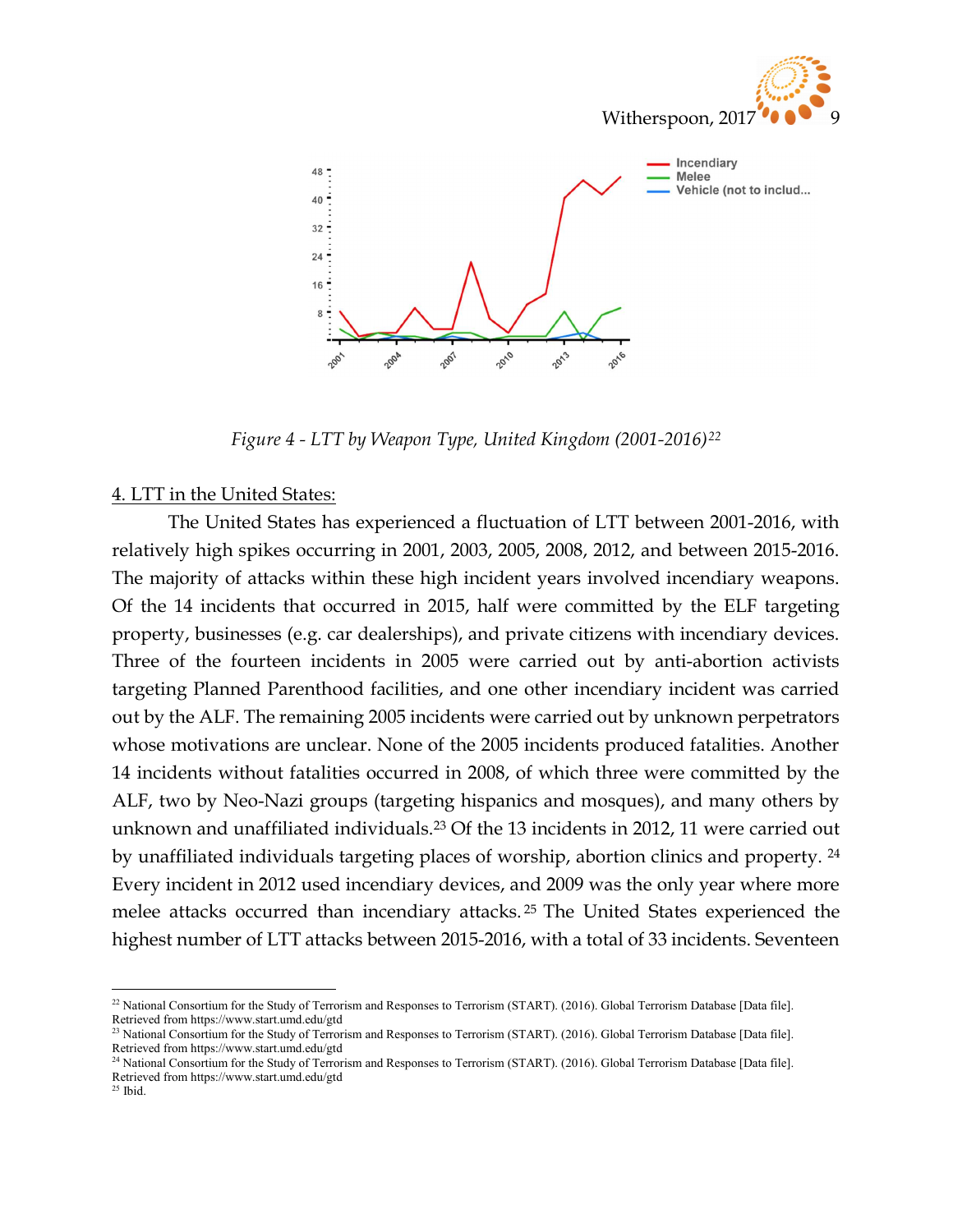

of the 21 attacks in 2015 employed incendiary weapons, and the remaining four used melee weapons. Only two of the 21 incidents were committed by known perpetrator groups: the ALF and anarchist extremists.26 However, the majority of attacks carried out by unknown or unaffiliated individuals targeted mosques, property, abortion clinics and businesses. There are some cases where radical Islamic ideology (inspired by IS) appears to have inspired attacks, such as the melee attack on the campus of the University of California in 2015.27 Nonetheless, majority of LTT attacks in 2015 were carried out by farright individuals holding either anti-immigrant or strong 'pro-life' views. In 2015, LTT produced only two fatalities in two separate incidents, however eight people were injured in total.



Figure 7 - LTT by Weapon Type, United States (2001-2016)<sup>28</sup>

#### 5. LTT in Canada:

Of all the countries selected for this study, Canada has experienced the least amount of LTT between 2001-2016, with a total of 14 incidents in the entire 15 year period (including the death of an attacker). Perpetrator groups responsible for LTT within this timeframe include the ELF, the ALF, the Anti-Gentrification Front, and a jihadist-inspired individual, Martin Couture-Rouleau. <sup>29</sup> Couture-Rouleau's attack occurred two days before the 2014 shootings at Parliament Hill in Ottawa, when he used his vehicle to strike

 $\overline{a}$ <sup>26</sup> National Consortium for the Study of Terrorism and Responses to Terrorism (START). (2016). Global Terrorism Database [Data file]. Retrieved from https://www.start.umd.edu/gtd

<sup>&</sup>lt;sup>27</sup> Pearson, M. (2016, March 18). UC Merced stabbings terror-inspired, FBI says. Retrieved April 02, 2017, from http://www.cnn.com/2016/03/18/us/university-of-california-merced-stabbings-terror-inspired-fbi/

<sup>28</sup> Ibid.

<sup>&</sup>lt;sup>29</sup>Gollom, M., & Lindeman, T. (2014, October 22). What we know about hit-and-run attack driver Martin Couture-Rouleau. Retrieved April 01, 2017, from http://www.cbc.ca/news/canada/who-is-martin-couture-rouleau-1.2807285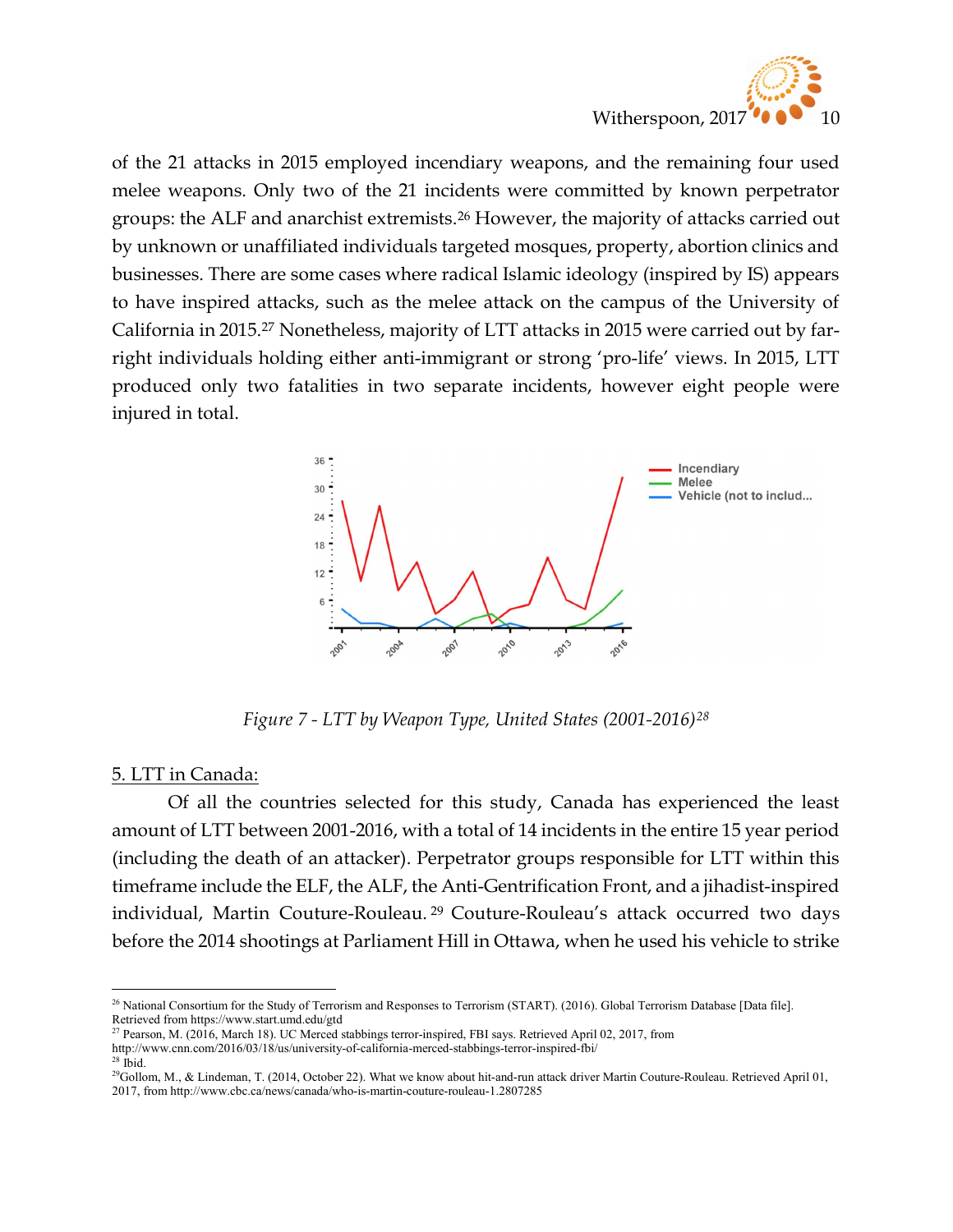

two Canadian Armed Forces (CAF) soldiers in Saint-Jean-sur-Richelieu city, Quebec. This resulted in the death of one of the CAF soldiers.30 Canada experienced a high of four LTT incidents in 2008, solely comprised of melee attacks. However, recent years show a resurfacing of various LTT tactics beginning in 2013. In 2015, two of the three incidents were carried out by unknown actors targeting Muslims. <sup>31</sup> The other incident that occurred in 2015 was an incendiary attack carried out by the ALF.32 The ALF was also active in 2013, when members of the group threw an incendiary device at a Royal Canadian Mounted Police (RCMP) vehicle in Vancouver, British Columbia. They stated that the victim was targeted for owning a fur store.<sup>33</sup>



Figure 8 - LTT by Weapon Type, Canada (2001-2016)<sup>34</sup>

Because 2017 data is not available on the GTD, LTT incidents within the year of 2017 will now be analyzed qualitatively.

#### Recent Cases: 2017

The table below represents the number of attributable LTT incidents that have occurred within the selected countries (Germany, France, Canada, the United Kingdom and the United States) within 2017, at the time of writing.

<sup>&</sup>lt;sup>30</sup> National Consortium for the Study of Terrorism and Responses to Terrorism (START). (2016). Global Terrorism Database [Data file]. Retrieved from https://www.start.umd.edu/gtd

 $31$  Ibid. <sup>32</sup> Ibid.

<sup>33</sup> National Consortium for the Study of Terrorism and Responses to Terrorism (START). (2016). Global Terrorism Database [Data file]. Retrieved from https://www.start.umd.edu/gtd

<sup>34</sup> Ibid.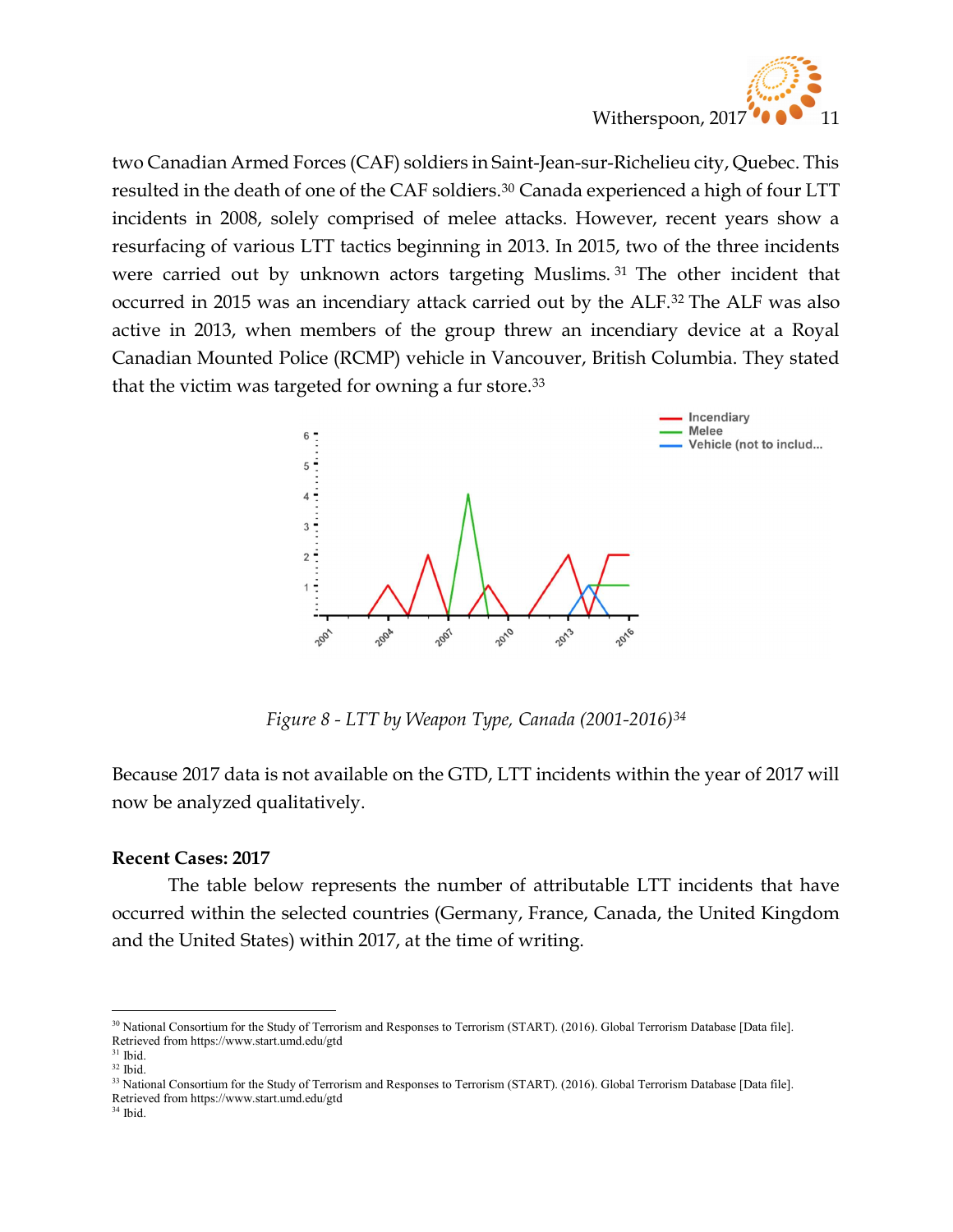

| <b>Attack Type</b>                        | <b>Number of Incidents</b> |
|-------------------------------------------|----------------------------|
| Vehicle-Ramming                           | 5                          |
| Stabbings                                 | 5                          |
| Incendiary                                |                            |
| Vehicle-Ramming + Stabbing<br>Combination | 3                          |
| <b>Total</b>                              | 13                         |

Table 1 - LTT Incidents by Attack Type, 2017

As demonstrated in the Westminster and London Bridge attacks of 2017, as well as the attack in Edmonton, Alberta, Canada, terrorists will seek to use vehicles and bladed weapons in two-phase attacks in order to maximize the number of casualties they produce. The three cases where terrorists used both vehicles and melee weapons to conduct their attacks in 2017 are reported below.

#### 1. Westminster, United Kingdom:

On 22 March, 2017, 52-year old Khalid Masood carried out a vehicle ramming and melee attack in Westminster, which resulted in the deaths of five people and injured 50 others. Masood drove at a high speed onto Westminster Bridge and deliberately swerved his SUV into pedestrians. After crashing into the railings in front of Parliament Yard, Masood fatally stabbed an unarmed police officer in the New Palace Yard. Moments later, Masood was shot and killed by a protection officer close by. Parliament then entered lockdown, and Prime Minister May evacuated the scene.<sup>35</sup>

 Masood was born Adrian Russell Elms, but changed his name after converting to Islam in 2005.36 Like previous cases in Nice, Berlin and Ohio, IS claimed responsibility for the Westminster attack. However Metropolitan Police found no evidence of a direct association to IS or Al-Qaeda. It is likely that Masood was inspired, rather than directed, by IS.<sup>37</sup>

<sup>&</sup>lt;sup>35</sup> Allen, E., & Henderson, B. (2017, March 22). Westminster attack: Everything we know so far about the events in London. Retrieved March 31, 2017, from http://www.telegraph.co.uk/news/2017/03/22/westminster-terror-attack-everything-know-far/

<sup>36</sup> 'No evidence' Khalid Masood had links to IS or al-Qaeda. (2017, March 27). Retrieved April 01, 2017, from http://www.bbc.com/news/uk-39408786

 $37$  Ibid.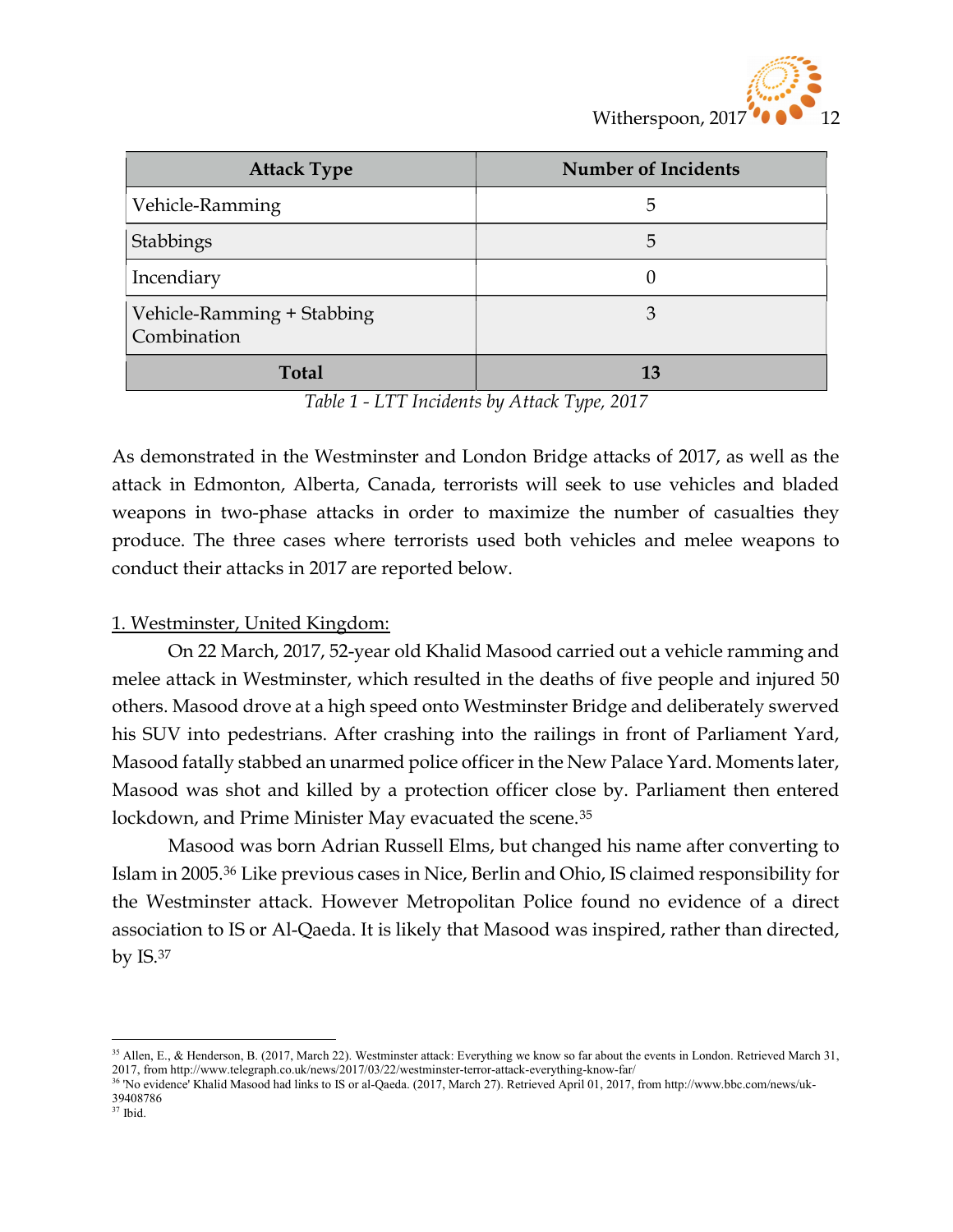

#### 2. London Bridge, United Kingdom

 On 3 June, 2017, Khuram Shazad Butt, Rachid Redouane, and Youssef Zagihba deliberately struck pedestrians with a van on the London Bridge. The assailants subsequently exited the vehicle and began stabbing people within the Borough Market. The two-phase attack resulted in a total of eight deaths and 48 injuries, including four unarmed police officers. The three terrorists wore fake explosives, likely to increase panic and deter bystanders from attempting to stop them. They were eventually shot by police.

 Home Secretary, Amber Rudd, stated confidently that the individuals were indeed "radical Islamic terrorists", likely inspired by IS. Butt was previously part of the UK's Prevent program, an initiative that aims to prevent individuals from carrying out terrorist activities. Redouane was not known to police prior to the incident, but was a failed asylum seeker who, according to his wife, was likely radicalized in Morocco.<sup>38</sup>

#### 3. Edmonton, Alberta, Canada

 On 30 September, 2017, 30-year old Abdulahi Hasan Sharif deliberately drove a Chevrolet Malibu sedan through a barricade outside of Edmonton's Commonwealth Stadium, and directly into Mike Chernykr, an on-duty police officer. Before fleeing the scene, Sharif exited the sedan and stabbed Chernyk multiple times while attempting to steal his firearm. An investigation was initiated, and a Daesh flag was reportedly found in the front seat of the sedan. Hours later, around midnight, Sharif was identified at a police checkpoint, now driving a rented U-Haul truck. Sharif sped off, deliberately swerving the U-Haul into pedestrians. The pursuit ended after a tactical police maneuver overturned the U-Haul truck, and Sharif was arrested. <sup>39</sup> A total of five people were injured in the two-phase attack, including four pedestrians and one police officer. At the time of writing, no terrorist group has claimed responsibility for the attack. This is perhaps due to fact Sharif's operation was ineffective, insofar as it did not produce fatalities and he was arrested.<sup>40</sup>

 Sharif illegally entered the United States from Mexico on July 12, 2011, and was detained by Immigration and Customs Enforcement (ICE). The flow of migrants from Africa to South

<sup>&</sup>lt;sup>38</sup> Dearden, Lizzie. "London attack: Rachid Redouane's wife says she is 'numbed' by his actions amid reports of domestic abuse." Independent, 7 June 2017, ws/uk/home-news/london-attack-rachid-redouane-wife-domestic-abuse-numbed-response-bridge-borough-market-isis-a7778041.html. <sup>39</sup> Caley Ramsay and Emily. "Edmonton terror attacks: Abdulahi Sharif charged with attempted murder." Global News, 2 Oct. 2017,

globalnews.ca/news/3780227/edmonton-terror-attacks-abdulahi-sharif-charged-with-attempted-murder/.

<sup>40</sup> Ibid.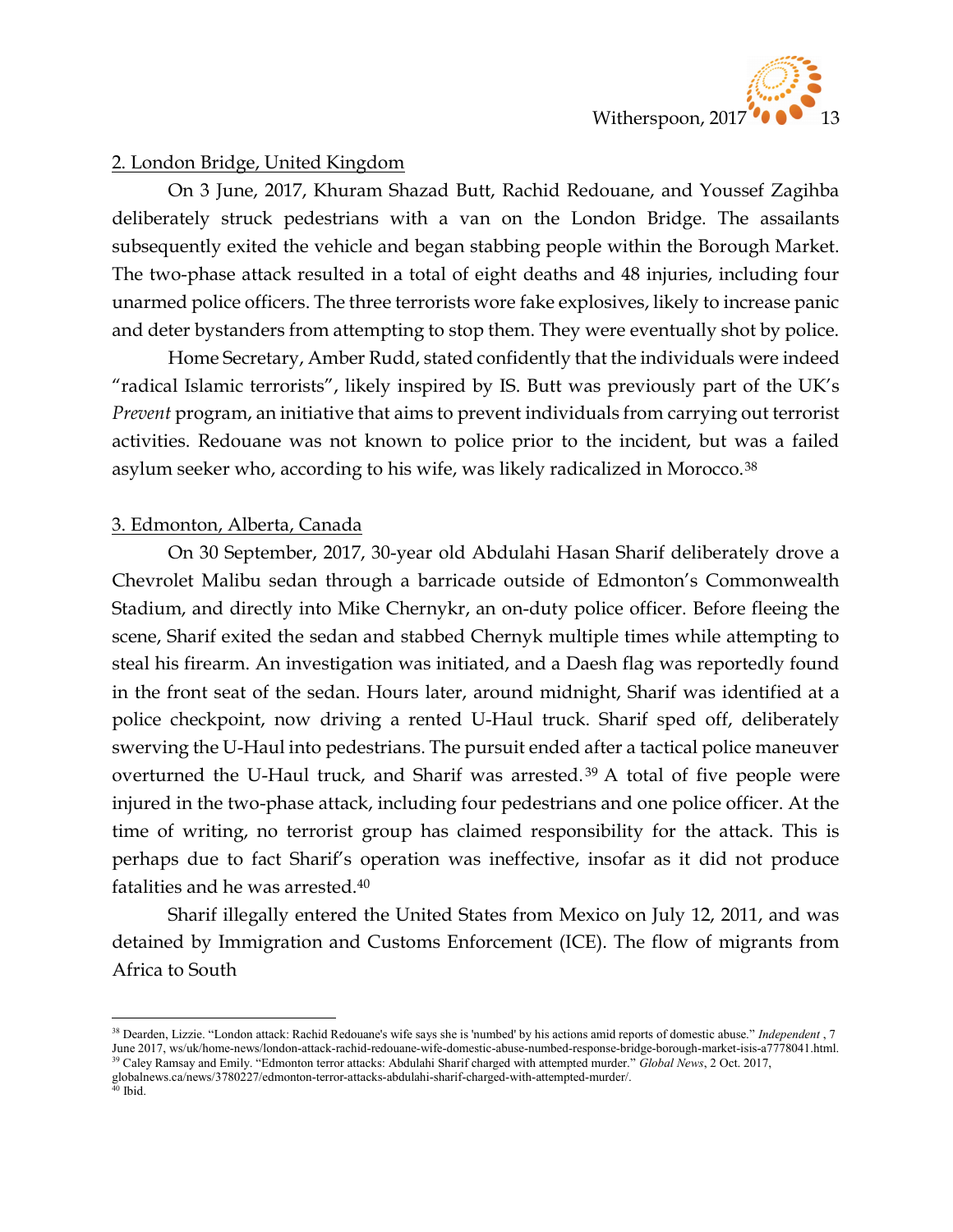

America, and then to North America, is not uncommon. 41 On September 22, 2011, an immigration judge from ICE ordered Sharif to be deported back to his native country, Somalia, but Sharif was released from custody due to the unlikelihood of a speedy removal. It is unclear whether Sharif made an asylum claim in the U.S. during this time. <sup>42</sup> Sharif then entered Canada in 2012, and was granted refugee status after making a successful asylum claim. Although Sharif had been detained by the ICE in the United States, he was not detained for criminal activity, allowing him to make an asylum claim in Canada successfully without raising any red flags.<sup>43</sup>

#### Findings:

 This study shows that while LTT is not exclusive to one terrorist group or ideology, different groups appear to have a predilection for specific rudimentary weapons: farright actors often employ incendiary devices and target symbolic properties; far-left actors often employ incendiary devices and target private property; and attacks attributed to jihadist-inspired individuals tend to target private citizens with vehicles, or bladed weapons. The recent surge in LTT, specifically from jihadist-inspired individuals, may be the result of continuous extremist propaganda calling for Al-Qaeda and IS sympathizers to commit simpler acts of terrorism. <sup>44</sup> Beginning in 2010, Al-Qaeda encouraged its followers to weaponize vehicles. Its online extremist magazine, Inspire, recommended employing pick-ups trucks as "mowing machines" to "mow down the enemies of Allah".45 In 2014, IS spokesman, Abu Mohammed al-Adnani, urged Muslims worldwide to carry out attacks against infidels using "any manner" they could find; he too suggested that would-be attackers could "… run [targets] over with [a] car". <sup>46</sup> Another contributing factor to the recent spike in LTT may be the copy-cat effect, whereby successful terrorist attacks that receive praise from terrorist groups abroad are mimicked by other aspiring attackers.

#### Moving Forward:

<sup>&</sup>lt;sup>41</sup> News, CBC. "Man charged in Edmonton attacks crossed into U.S. from Mexico, records show." CBCnews, CBC/Radio Canada, 4 Oct. 2017, www.cbc.ca/news/canada/edmonton/edmonton-attacks-abdulahi-sharif-hasan-attempted-murder-border-crossing-united-states-1.4330527. <sup>42</sup> Ibid.

 $43$  Ibid.

<sup>44</sup> Crabtree, J. (2017, March 24). Low-tech terror attacks like vehicle-ramming look set to rise: Analyst. Retrieved April 1, 2017, from http://www.cnbc.com/2017/03/23/low-tech-terror-attacks-like-vehicle-ramming-look-set-to-rise-analyst.html

<sup>45</sup> Crabtree, J. (2017, March 24). Low-tech terror attacks like vehicle-ramming look set to rise: Analyst. Retrieved April 1, 2017, from http://www.cnbc.com/2017/03/23/low-tech-terror-attacks-like-vehicle-ramming-look-set-to-rise-analyst.html

<sup>&</sup>lt;sup>46</sup> Farmer, B. (2016, July 15). Nice terror attack: Islamic State called on followers to 'run over filthy French' Retrieved April 01, 2017, from http://www.telegraph.co.uk/news/2016/07/15/nice-terror-attack-islamic-state-called-on-followers-to-run-over/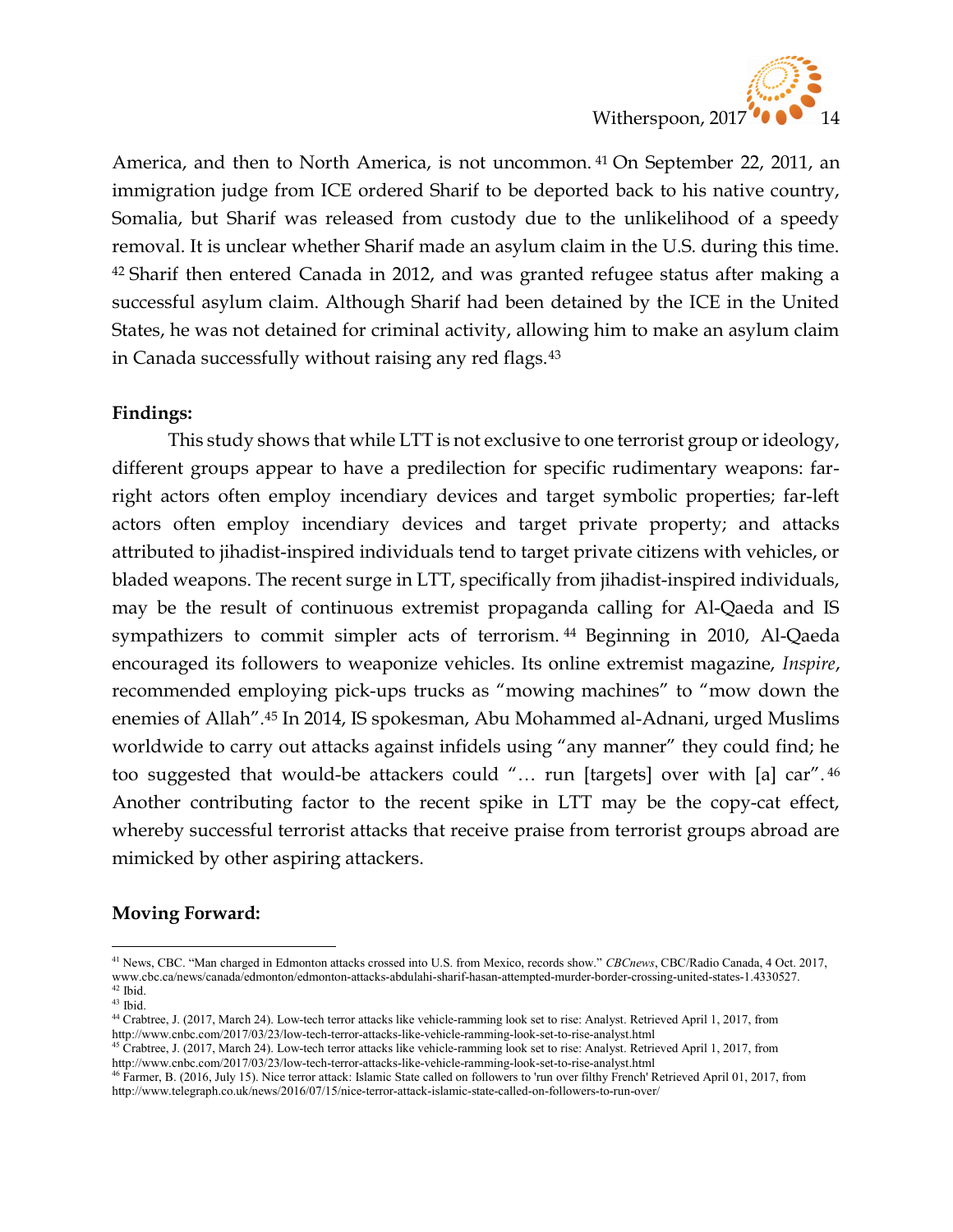

 Moving forward, it is important to first acknowledge that there is no way to guarantee that every terrorist attack will be prevented, as scholars and professionals have already expressed.47 In other words, a "zero-fail environment" is impossible, as it would require Canadians to forfeit some of their most basic civil liberties, such as the right to privacy and free movement.48 Furthermore, LTT rarely produces mass casualties. While LTT attacks are likely to continue, one may argue that counterterrorism and antiterrorism measures have been rather successful in preventing highly sophisticated, mass casualty (above 100 deaths) attacks from occurring. Ultimately, there are limitless potential targets within Canadian society that do not warrant limitless security measures. This raises a difficult, and discomforting, question: how much terrorism are we, as a society, willing to accept?

 It is also important to note that Canada currently has a robust set of agencies who prioritize countering terrorism. These include CSIS (Canadian Security Intelligence Service), the RCMP, the CBSA (Canada Border Services Agency), CSE (Communications Security Establishment), FINTRAC (Financial Transactions and Reports Analysis Centre of Canada), INSET (Integrated National Security Enforcement Teams), and local police forces.49 The intelligence community within Canada extends beyond the core agencies, and understands the societal impact an act of terrorism would have on Canadian society. These agencies and their counterparts from other countries will continue to work together in preventing terrorist attacks from occurring on Canadian soil.

 Third, since many commentators often cry "intelligence failure" any time a terrorist incident occurs, I would argue that it is important for Canadians to instead recognize "intelligence successes" in Canada, of which there are many to choose from. These include the 2006 Toronto 18 plot that was thwarted by security services and law enforcement; the 2013 VIA Rail plot; and the fact that Canada was able to celebrate its 150th birthday safely.

 $^{47}$  Gillis, M. (2017, March 26). U.K. attack triggers heightened security on Hill, a 'potentially attractive target' in 2017. Retrieved April 01, 2017, from http://ottawacitizen.com/news/local-news/u-k-attack-triggers-heightened-security-on-hill-a-potentially-attractive-target-in-2017 <sup>48</sup> Ibid.

<sup>&</sup>lt;sup>49</sup> Mayer, A. (2014, October 27). How Canada keeps track of homegrown radicals. Retrieved April 01, 2017, from

http://www.cbc.ca/news/michael-zehaf-bibeau-and-martin-couture-rouleau-how-canada-tracks-homegrown-radicals-1.2807390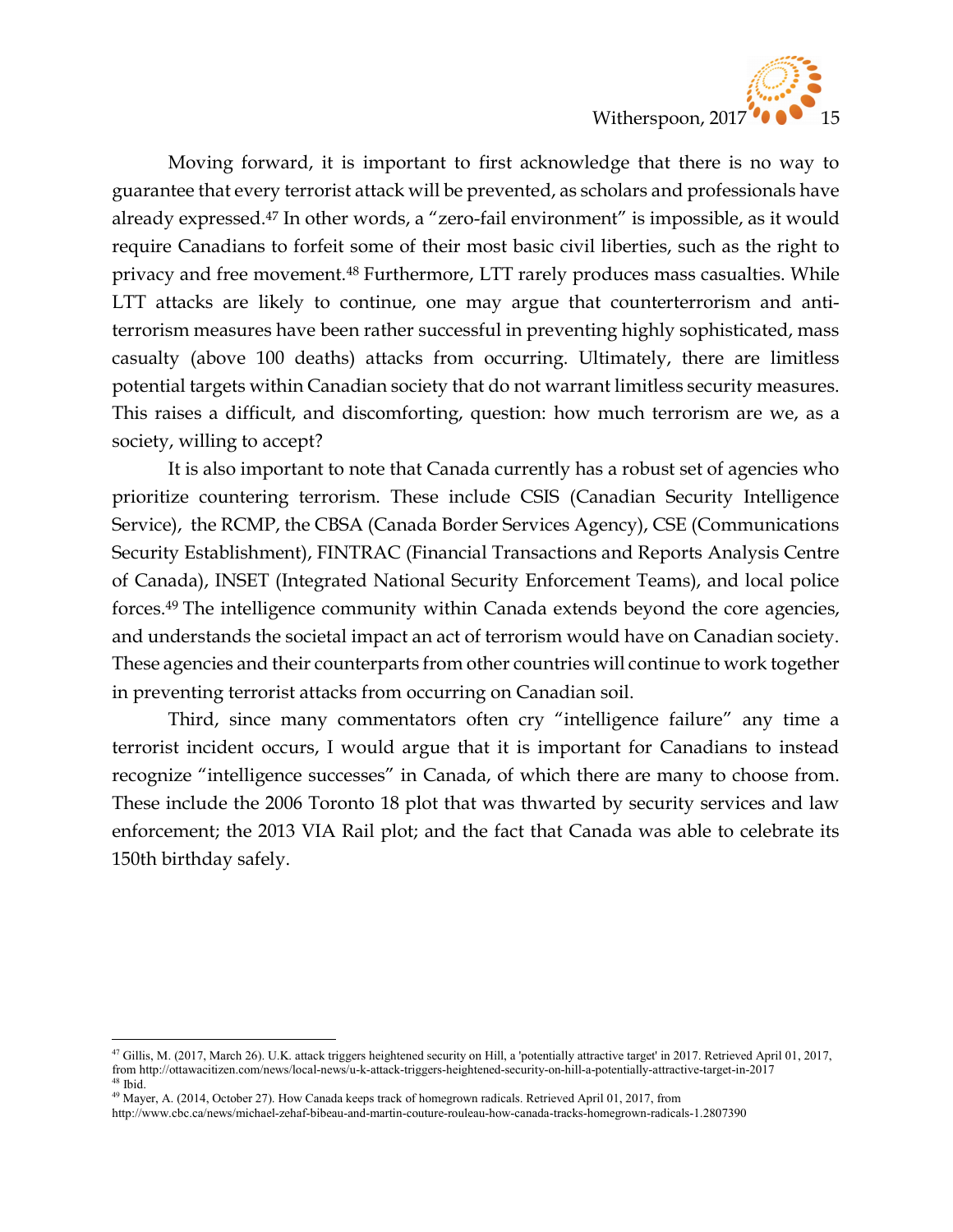

Bibliography

Allen, E., & Henderson, B. (2017, March 22). Westminster attack: Everything we know so far about the events in London. Retrieved March 31, 2017, from http://www.telegraph.co.uk/news/2017/03/22/westminster-terror-attackeverything-know-far/

Berlin lorry attack: What we know. (2016, December 24). Retrieved April 1, 2017, from http://www.bbc.com/news/world-europe-38377428

Bjørgo, Tore. 2016. 'Counter-terrorism as crime prevention: a holistic approach' Behavioral Sciences of Terrorism and Political Aggression 8:1 pp.25-44

Blau, M. (2016, November 29). Investigators: Ohio State attacker inspired by ISIS. Retrieved April 01, 2017, from http://www.cnn.com/2016/11/29/us/ohio-stateuniversity-attack/

Buncombe, A. (2016, November 29). Abdul Razak Ali Artan: Ohio State attacker may have been self-radicalised despite Isis branding him a 'soldier' Retrieved March 30, 2017, from http://www.independent.co.uk/news/people/abdul-razak-ali-artan-ohiostate-attacker-self-radicalised-isis-claim-soldier-a7446546.html

CBS/AP. (2016, November 28). What's known about the OSU attack suspect Abdul Razak Ali Artan. Retrieved April 05, 2017, from http://www.cbsnews.com/news/ohiostate-university-attack-whats-known-about-suspect-abdul-razak-ali-artan/

Collins, E. F. (2016, December 24). ISIS release video of Berlin attacker Anis Amri pledging allegiance to group. Retrieved April 1, 2017, from https://www.thesun.co.uk/news/2468916/isis-release-video-of-berlin-attacker-anisamri-pledging-allegiance-to-terror-leader-abu-bakr-al-baghdadi/

Crabtree, J. (2017, March 24). Low-tech terror attacks like vehicle-ramming look set to rise: Analyst. Retrieved March 30, 2017, from http://www.cnbc.com/2017/03/23/lowtech-terror-attacks-like-vehicle-ramming-look-set-to-rise-analyst.html

Farmer, B. (2016, July 15). Nice terror attack: Islamic State called on followers to 'run over filthy French' Retrieved April 01, 2017, from http://www.telegraph.co.uk/news/2016/07/15/nice-terror-attack-islamic-statecalled-on-followers-to-run-over/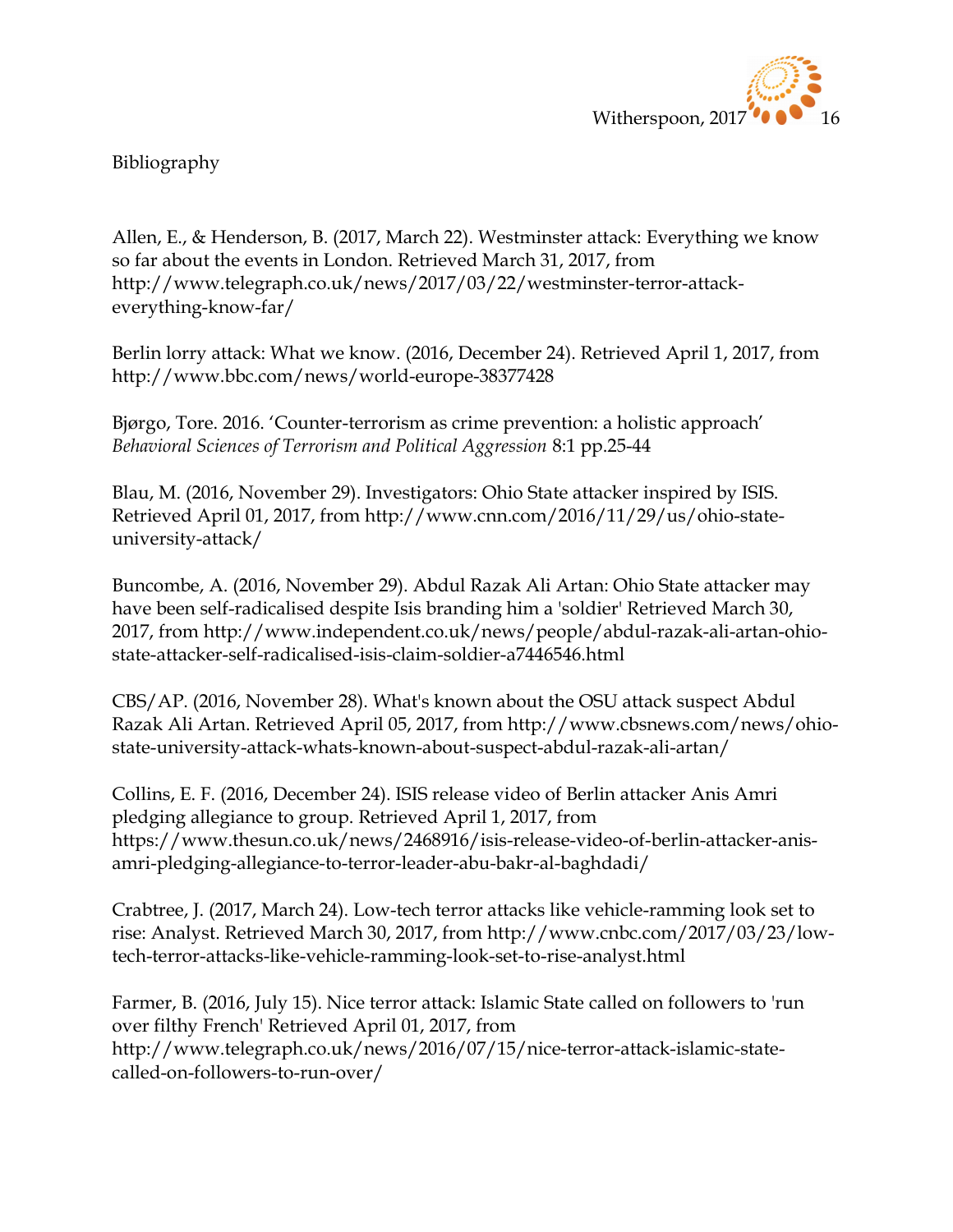

Gerard, T. (2015, December 08). Leytonstone Tube stabbing accused Muhaydin Mire's family contacted police three weeks before attack regarding 'mental health concerns' Retrieved April 01, 2017, from

http://www.independent.co.uk/news/uk/crime/leytonstone-tube-stabbing-accusedmuhaydin-mires-family-contacted-police-three-weeks-before-attack-a6764276.html

Gillis, M. (2017, March 26). U.K. attack triggers heightened security on Hill, a 'potentially attractive target' in 2017. Retrieved April 01, 2017, from http://ottawacitizen.com/news/local-news/u-k-attack-triggers-heightened-securityon-hill-a-potentially-attractive-target-in-2017

Global Terrorism Database: Codebook: Inclusion Criteria and Variables (Rep.). (2016). National Consortium for the Study of Terrorism and Responses to Terrorism (START).

Gollom, M., & Lindeman, T. (2014, October 22). What we know about hit-and-run attack driver Martin Couture-Rouleau. Retrieved April 01, 2017, from http://www.cbc.ca/news/canada/who-is-martin-couture-rouleau-1.2807285

Gurski, P. (March 27). Borealis Threat & Risk Consulting. Retrieved April 01, 2017, from http://www.borealisthreatandrisk.com/canadas-150th-birthday-prime-terroristtarget/

Holmes, Jennifer, S. 2015. 'Developing and Implementing Counterterrorism Policy in a Liberal Democracy' in James J. F. Forest (Editor) Essentials of Counterterrorism (Santa Barbara, CA; Praeger) pp.38

Huggler; Massinissa Benlakehal; Josephine McKenna, J. (2016, December 20). Everything we know about Anis Amri, the suspected Berlin Christmas market attacker. Retrieved April 1, 2017, from http://www.telegraph.co.uk/news/2016/12/20/everything-know-suspected-berlinchristmas-market-attacker/

Institute for Economics and Peace. 2016. Global Terrorism Index 2016. IEP Report 43

Jones, S., & Chrisafis, A. (2016, July 17). Nice attack: French police arrest two more people with ties to attacker. Retrieved April 01, 2017, from https://www.theguardian.com/world/2016/jul/16/bastille-day-truck-attack-nicefrance-islamic-state

Katz, G. (2017, March 26). London attacker sent encrypted message on WhatsApp minutes before rampage. Retrieved April 01, 2017, from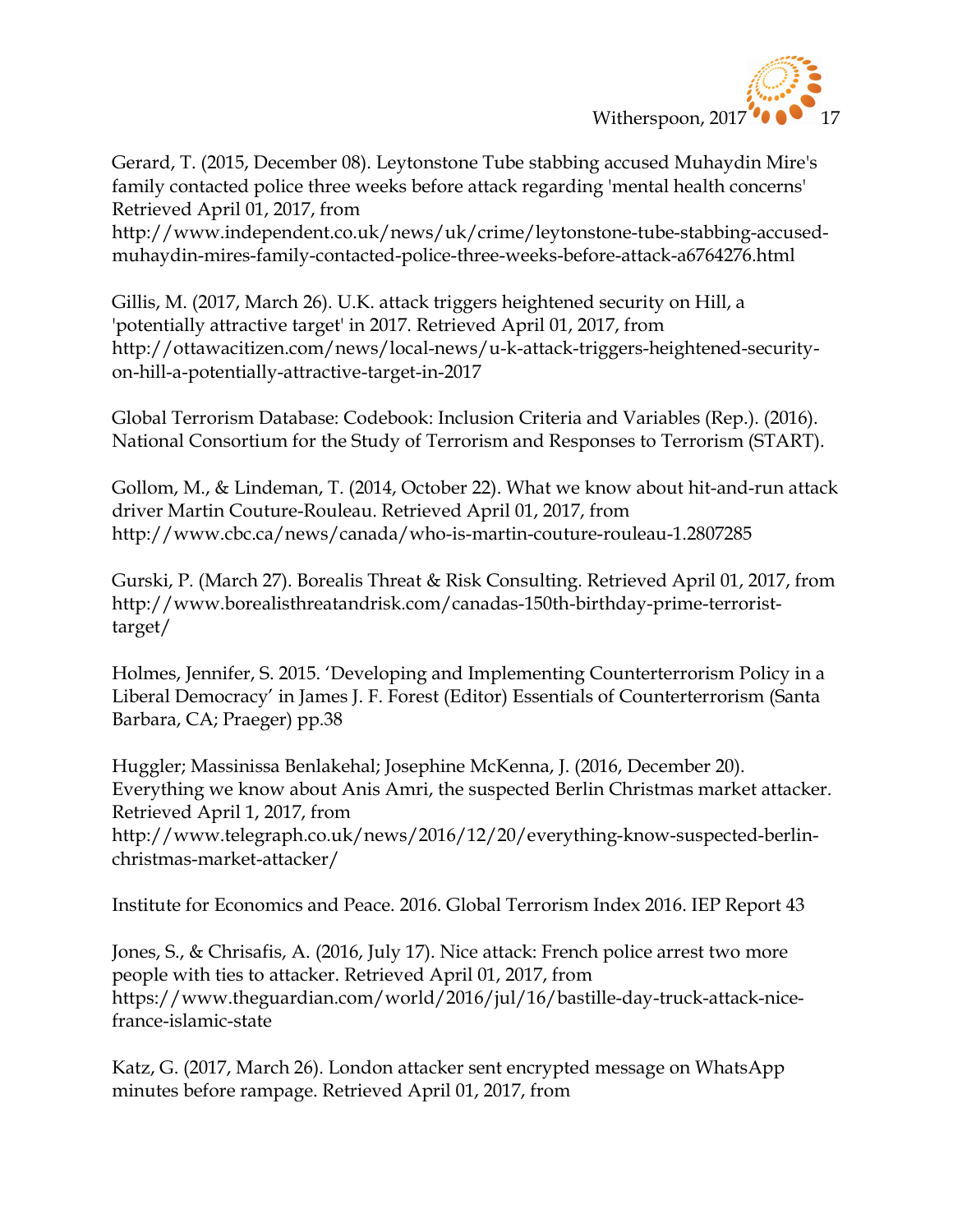

https://www.thestar.com/news/world/2017/03/26/uk-calls-for-access-to-messagingapps-after-london-attacker-used-whatsapp-before-rampage.html

Mayer, A. (2014, October 27). How Canada keeps track of homegrown radicals. Retrieved April 01, 2017, from http://www.cbc.ca/news/michael-zehaf-bibeau-andmartin-couture-rouleau-how-canada-tracks-homegrown-radicals-1.2807390

Nice attack: What we know about the Bastille Day killings. (2016, August 19). Retrieved March 27, 2017, from http://www.bbc.com/news/world-europe-36801671

'No evidence' Khalid Masood had links to IS or al-Qaeda. (2017, March 27). Retrieved April 01, 2017, from http://www.bbc.com/news/uk-39408786

National Consortium for the Study of Terrorism and Responses to Terrorism (START). (2016). Global Terrorism Database [Data file]. Retrieved from https://www.start.umd.edu/gtd

Povoledo, E., Pianigiani, G., & Callimachi, R. (2016, December 23). Hunt for Berlin Suspect Ends in Gunfire on an Italian Plaza. Retrieved April 01, 2017, from https://www.nytimes.com/2016/12/23/world/europe/berlin-anis-amri-killedmilan.html

Smith, M., Callimachi, R., & Pérez-Peña, R. (2016, November 29). ISIS Calls Ohio State University Attacker a 'Soldier' Retrieved March 30, 2017, from https://www.nytimes.com/2016/11/29/us/ohio-state-university-abdul-artan-islamicstate.html?\_r=0

Pearson, M. (2016, March 18). UC Merced stabbings terror-inspired, FBI says. Retrieved April 02, 2017, from http://www.cnn.com/2016/03/18/us/university-of-californiamerced-stabbings-terror-inspired-fbi/

Zavadski, K. (2016, December 20). ISIS: We Did Berlin Truck Attack. Retrieved April 1, 2017, from http://www.thedailybeast.com/articles/2016/12/20/isis-we-did-berlintruck-attack.html

Dispatch., (2016, December 01). Victims in Ohio State attack named. Retrieved April 01, 2017, from http://www.dispatch.com/news/20161130/victims-in-ohio-state-attacknamed

Dearden, Lizzie. "London attack: Rachid Redouane's wife says she is 'numbed' by his actions amid reports of domestic abuse." Independent , 7 June 2017, ws/uk/home-